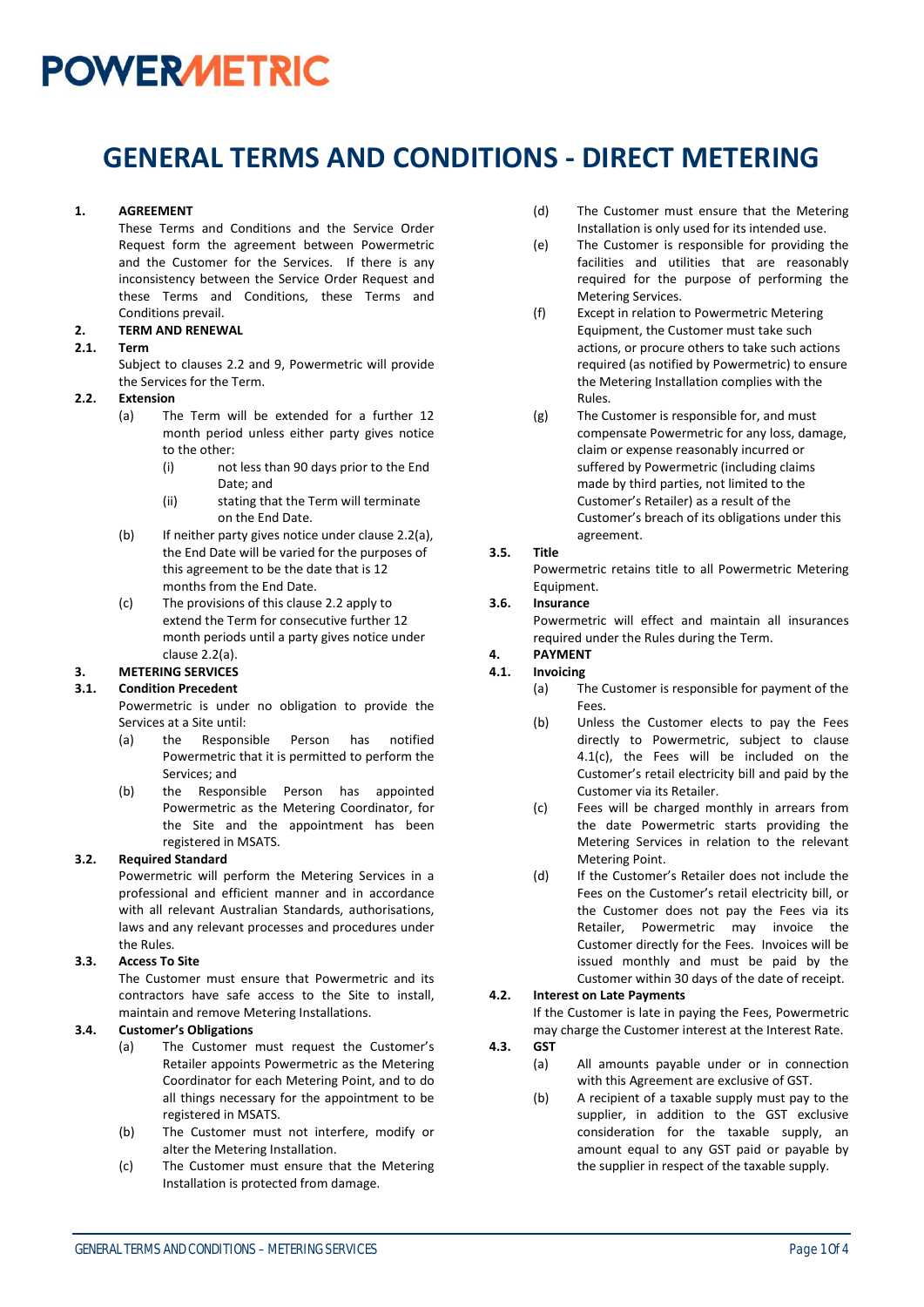(c) The recipient must make that payment to the supplier as and when the GST exclusive consideration or part of it is provided, except that the recipient need not pay unless the recipient has received a tax invoice (or an adjustment note) for that taxable supply.

#### **5. VARIATIONS TO METERING SERVICES**

- (a) The Customer may request Powermetric to vary the Services by adding additional products or services, and/or adding or deleting a Site.
- (b) If information (provided by persons other than Powermetric or its contractors) relating to a Metering Installation is inconsistent with the actual Metering Installation or the Metering Installation is not compliant with the Rules and Powermetric determines additional products and/or services are required to perform the Service, Powermetric may advise the Customer of a variation to the Services.
- (c) Upon receipt of a request under clause 5(a) or advice by Powermetric under clause 5(b) the parties must agree:
	- (i) the date on which the Services are to be varied; and
	- (ii) any variation to the Fee payable.
- (d) A variation to the Services will not take effect unless and until the parties agree the matters described in clause 5(c).

#### **6. BROKER**

- (a) The Broker may be paid a fee (other than under this agreement) by Powermetric for facilitating the Customer's entry into the Direct Metering Agreement with Powermetric.
- (b) The Customer consents to and authorises Powermetric to release electricity consumption data for the Site to the Broker.

#### **7. TESTING OF METERING INSTALLATION**

- (a) The Customer may request that Powermetric test the accuracy or operation of any Metering Installation associated with the provision of the Metering Services. The Customer is responsible for all costs associated with the testing of any part of the Metering Installation that is not Powermetric Metering Equipment.
- (b) If the tests determine that the accuracy or operation of Powermetric Metering Equipment complies with the applicable regulations then the Customer is responsible for paying for the cost of conducting the tests.

#### **8. WEBSITE ACCESS AND USE**

The Customer's access to Powermetric's Energy Profiler (PEP) is governed by the terms set out in this clause and the "Terms of Use" displayed on the website from time to time. The Customer acknowledges and agrees that:

- (a) data available via the PEP is provided on an "as is" and "as available" basis;
- (b) Powermetric does not guarantee that the use of the PEP will be uninterrupted or error-free;
- (c) Powermetric will use all reasonable endeavours to ensure the data displayed on PEP is accurate at the time of display.

(d) Powermetric is not liable for any loss or damage suffered or incurred by the Customer as a result of its use of the PEP or use of or reliance on data obtained from the PEP.

#### <span id="page-1-0"></span>**9. DEFAULT AND TERMINATION**

- (a) Either party may terminate the Agreement by written notice if:
	- (i) the other party is in breach of the Agreement and fails to remedy the breach within 10 days of being notified in writing of the breach; or
	- (ii) the other party becomes insolvent.
	- (b) The Customer may terminate the Agreement if Powermetric ceases to be registered as a Metering Coordinator, Metering Provider and/or Metering Data Provider.
- (c) Either party may terminate this Agreement at any time by giving not less than 30 days written notice to the other party.
- (d) If the Customer terminates this Agreement under clause 9(c) prior to the end of the Term, it must pay Powermetric:
	- (i) if the termination occurs within 12 months of the Start Date:
		- (A) 100% of the Metering Fees for the remaining portion of the first 12 month period; plus
		- (B) 65% of the balance of the Metering Fees for the balance of the Term that remains after the first 12 month period; or
	- (ii) if the termination occurs more than 12 months after the Start Date, 65% of the balance of the Metering Fees for the remainder of the Term.
- (e) The Customer acknowledges that:
	- (i) the Metering Fees are based on the expectation that Powermetric will provide the Services for the full Term; and
	- (ii) the payments to Powermetric under clause 9(d) are a genuine pre-estimate of the loss that Powermetric will suffer as a result of the early termination of this Agreement.
- (f) Powermetric must continue to provide the Metering Services and the Customer must continue to pay the Metering Fee in relation to any Metering Services provided by Powermetric up to the later of:
	- (i) the date of the termination of this agreement; or
	- (ii) the appointment of a new Metering Coordinator in relation to the Site.
- (g) The Customer must allow Powermetric access to the Site to obtain and remove any products or other equipment owned by Powermetric at the date of termination.

#### **10. LIABILITY**

#### **10.1. Limitation of Liability**

Subject to clause 10.2, Powermetric's liability for a failure to comply with this Agreement or for negligence in relation to the provision of Metering Services is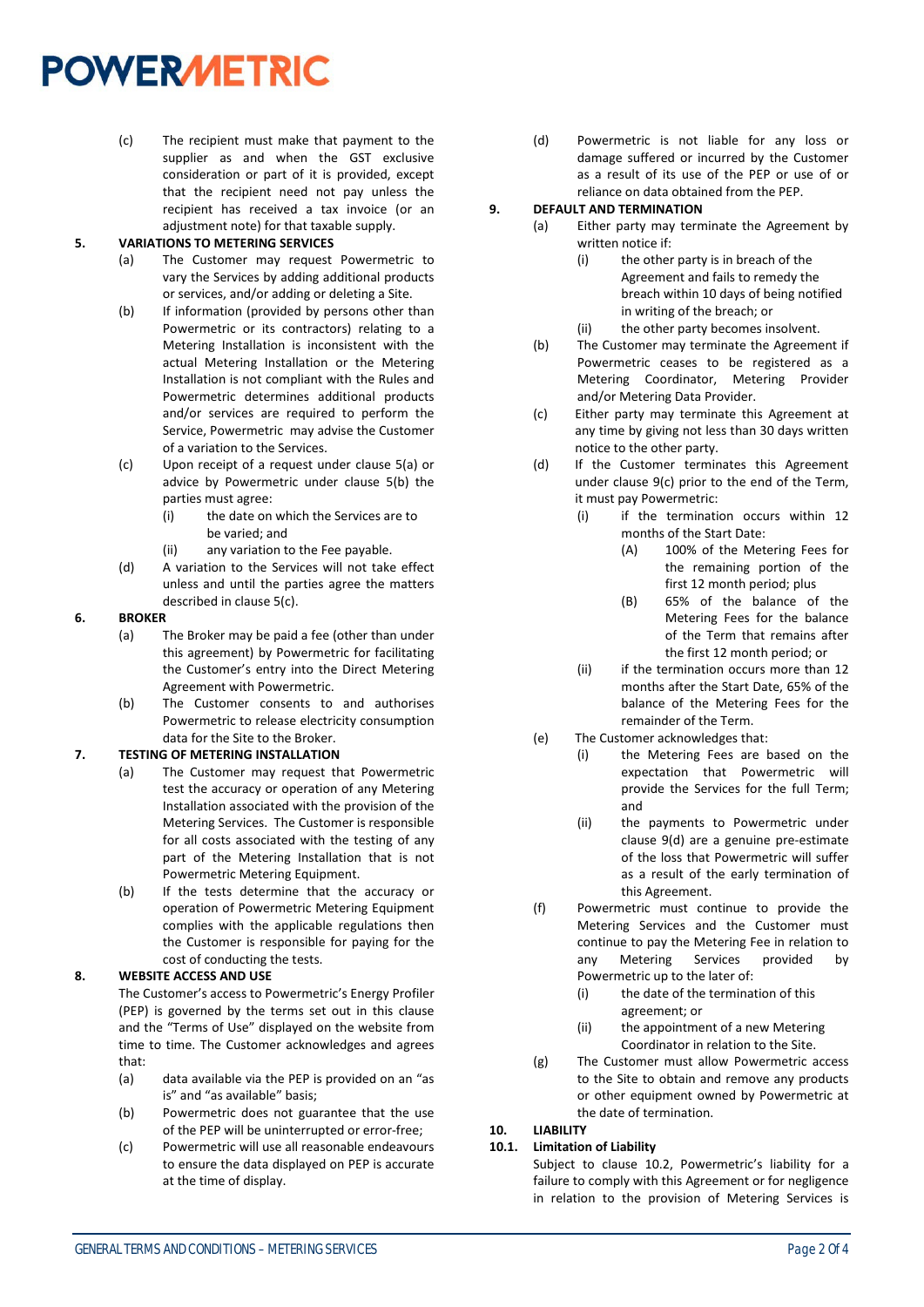limited to the Metering Fees payable by the Customer under this agreement.

#### **10.2. Exception to limitation**

The limitation of liability in clause 10.1 does not apply in relation to a claim for:

- (a) personal injury or death; or
- (b) property damage,

in which case, Powermetric's liability is limited to the amounts recoverable in respect of the claim under any policy of insurance required to be held under this agreement.

#### **10.3. Implied Conditions and Warranties**

Powermetric's liability under this agreement is excluded to the maximum extent permitted by law and all conditions, warranties or rights are expressly excluded. To the extent that there are any implied conditions, warranties or rights that cannot be excluded but can be limited, Powermetric's liability is (at Powermetric's option) limited to:

- (a) providing equivalent goods or services; or
- (b) paying the cost of replacing the goods or services or acquiring equivalent goods or services.

#### **10.4. Exclusion of Consequential Loss**

No party will be liable under this agreement to the other for any special, indirect, consequential or punitive loss or damage including loss of revenue, loss of profits, loss of or corruption of data, failure to realise expected savings or other commercial or economic loss of any kind.

#### **11. FORCE MAJEURE**

If Powermetric is delayed or is unable to perform, wholly or in part, any obligation under the Agreement by reason of Force Majeure this Agreement shall remain in effect except that such obligation shall be suspended accordingly, Powermetric will not be liable for non-performance of that obligation for the period during which Powermetric is affected. Notwithstanding the foregoing, a party's obligation to pay a sum of money pursuant to any obligation under the Agreement will not be released or discharged as a result of Force Majeure.

#### **12. GENERAL PROVISIONS**

#### **12.1. Governing Law**

- (a) This agreement is governed by Queensland law.
- (b) Each party submits to the non-exclusive jurisdiction of the courts having jurisdiction in Queensland.

#### **12.2. Notices**

Notices under this agreement must be in writing and may be delivered by hand, or sent by mail or email to the addresses set out in the Service Order Request, or any other addresses notified by the relevant party from time to time.

#### **12.3. TRANSFER**

The Customer must not transfer its rights or obligations under this Agreement without the consent of Powermetric (which consent must not be unreasonably refused).

#### **12.4. SEVERABILITY**

Any provision of this Agreement that is unenforceable or partly unenforceable is, where possible, severed to

the extent necessary to make this agreement enforceable.

#### **12.5. ENTIRE AGREEMENT**

This agreement contains the entire agreement of the parties about its subject matter.

#### **13. DEFINITIONS**

Unless the context otherwise requires, terms used in this Agreement that are defined in the Rules, the *Corporations Act 2001* (Cth) or the *A New Tax System (Goods and Services Tax) Act 1999* (Cth) (as relevant) have those respective meanings. If a word is defined, other grammatical forms of that word have a corresponding meaning.

**AEMO** means the Australian Energy Market Operator responsible for operating the energy markets and systems in eastern and south-eastern Australia.

**Broker** means the Customer's consultant (if any) specified in the Service Order Request.

**Broker Service Charges** means the charges (if any) specified in the Service Order request for Value Added Services provided by the Broker to the Customer.

**Customer** means the entity specified in the Service Order Request.

**Data Forwarding (DF**) means the delivery of data by electronic means to a customer and/or it's Broker. This data is typically delivered on a daily basis and provides consumption details for the previous day for the Customer's NMI/ NMIs.

**End Date** means the date specified in the Service Order Request, as extended under clause [2.2\(](#page-0-1)b).

**Enhanced Information Services** means services that are provided that are in addition to the MC Services and the MP/MDA services. These services may include access to the PEP, DF and other information based products that are offered by Powermetric.

**Fees** means the aggregate of:

- (a) the fees specified in the Service Order Request including the Metering Fee and any fees for other Enhanced Information Services or other services agreed; and,
- (b) any Broker Service Charges specified in the Service Order Request.

**Force Majeure** means any event beyond the reasonable control of Powermetric including any failure in the telecommunications network that prevents the transmission of metering data.

**Interest Rate** means 2% above the corporate overdraft reference rate (from time to time) quoted by the Commonwealth Bank of Australia, or, if that reference rate does not exist, another similar rate nominated by Powermetric.

**MC Services** means all services that a metering coordinator is required to provide at a Metering Installation under the Rules.

**Metering Coordinator** means a person who is registered by AEMO as a Metering Coordinator under Chapter 2 of the Rules.

**Metering Equipment** means any equipment associated with the Metering Installation.

**Metering Data Provider** has the meaning given to it in the Rules.